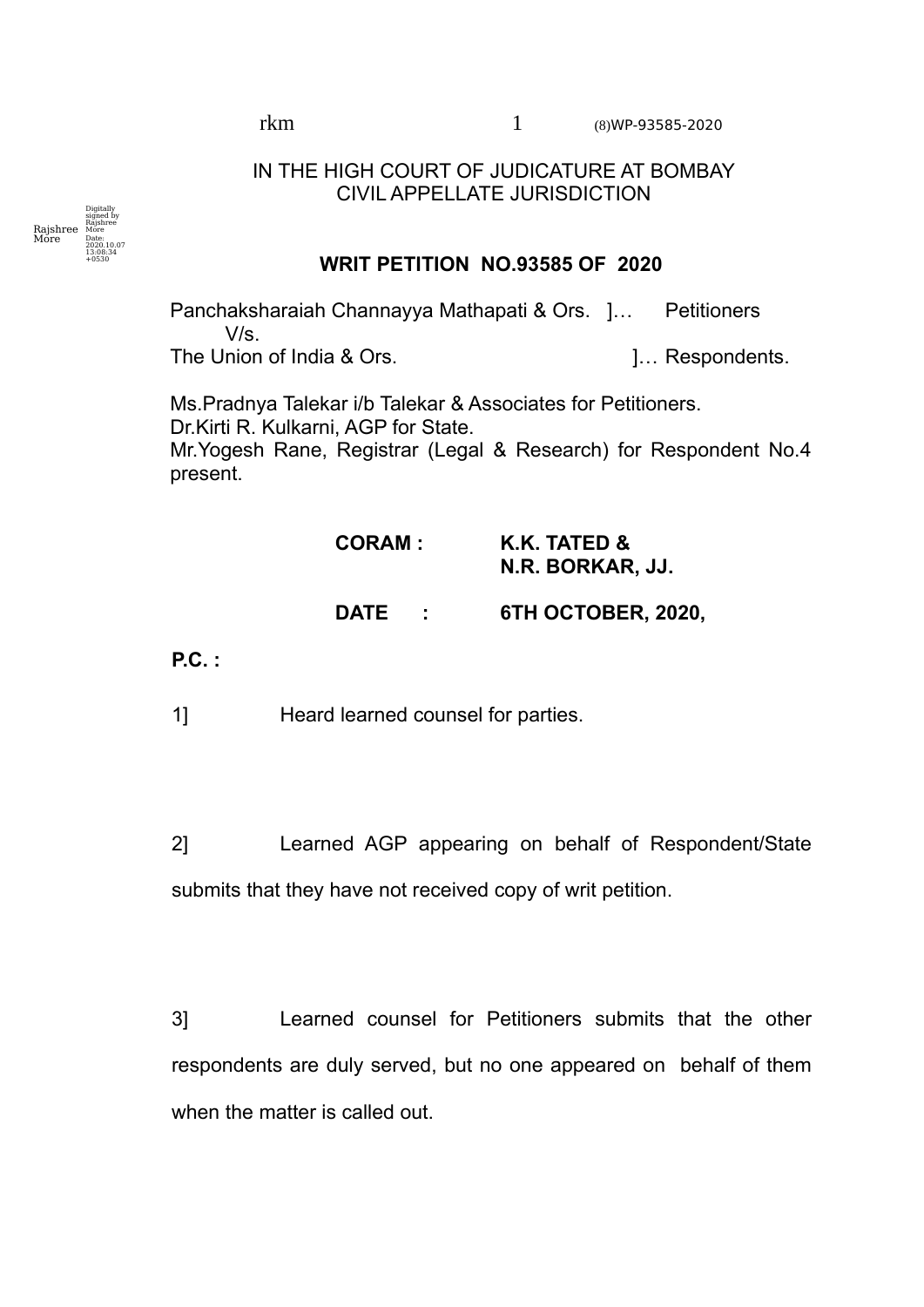4] The main issue involved in the Petition is regarding regularisation of Petitioners who are appointed as Court Managers in 2013 and 2016. Learned counsel for the Petitioner submits that Apex Court in the matter of All India Judges Association & Ors. vs. Union of India & Ors. in Interlocutory Application No.279 of 2010 in Writ Petition (Civil) No.1022 of 1989 held that the Court Manager post is necessary in District Courts. She relies on Para No.12(ix) of the said order, which reads thus :

" Professionally qualified court managers, preferably with an MBA degree, must also be appointed to render assistance in performing the court administration. The said post of Court managers must be created in each judicial district for assisting Principal District and Sessions Judges. Such Court Maanagers would enable the District Judges to devote more time to their core work, that is, judicial functions. This, in turn, would enhance the efficiency of the District Judicial System. These court managers would also help in identifying the weaknesses in the court management systems and recommending workable steps under the supervision of their respective judges for rectifying the same. The services of any person already working as a Court Manager in any district should be regularised by the State Government as we are of the considered view that their assistance is needed for a proper administrative set up in a Court."

- 5] Considering these facts, following order is passed :
	- a] Petitioners are directed to again serve respondents

alongwith entire proceeding immediately;